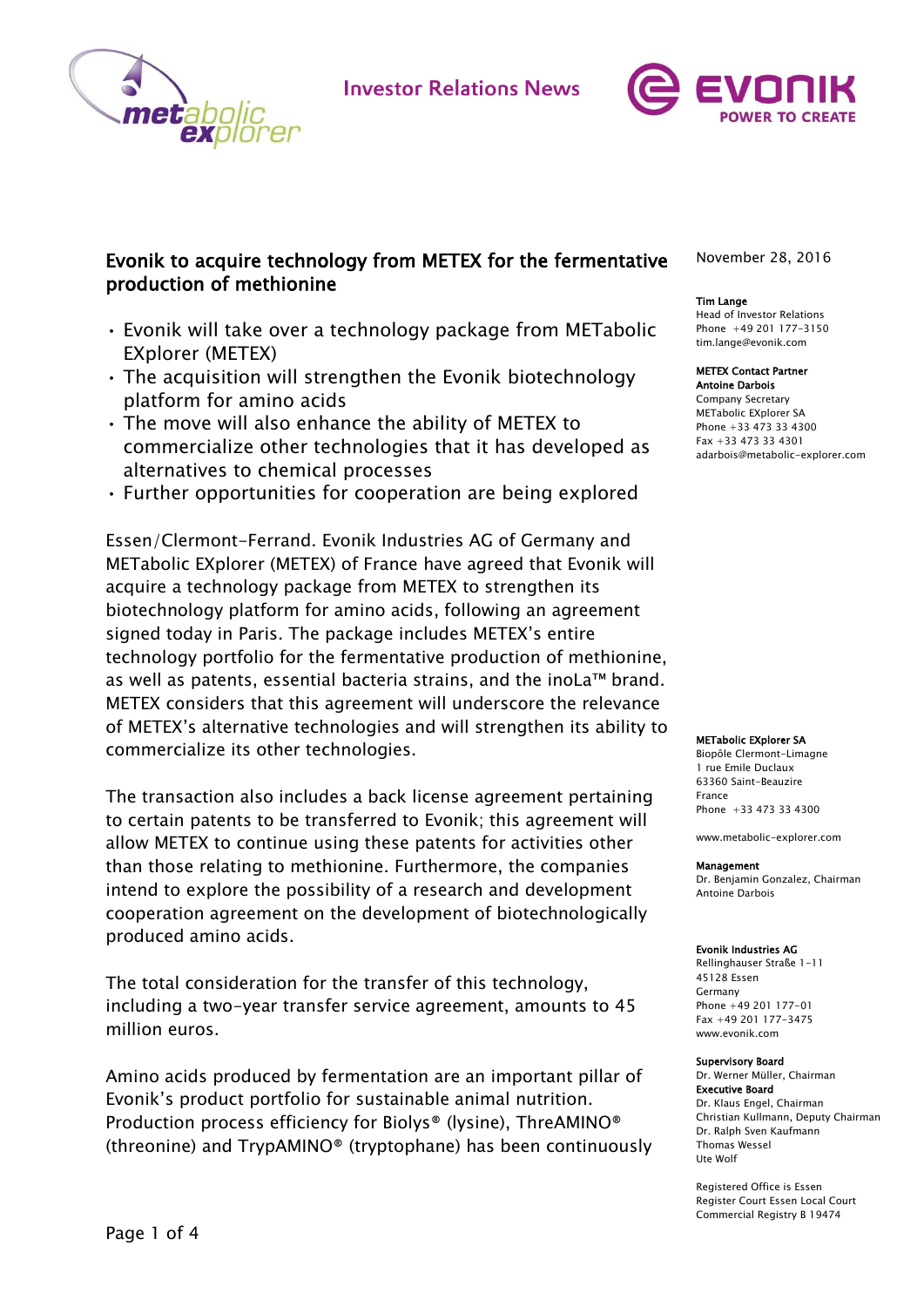

**Investor Relations News** 



improved over the past few years, and the portfolio was recently expanded to include ValAMINO® (valine).

"Through its fermentative methionine production process, METEX has demonstrated excellent development work and was able to secure wide-ranging patent protection," says Dr. Emmanuel Auer, head of Evonik's Animal Nutrition Business Line. "The acquisition of this technology will expand our technological leadership for amino acids produced both chemically and by fermentation," he explains.

"We have been able to show that the fermentation process for manufacturing methionine is a potential alternative to familiar manufacturing routes. For all of the company's stakeholders, this is a validation of our technical leadership. Proceeds from the sale will accelerate our ability to further develop and market our other technologies, such as PDO, MPG, or new high-value-added molecules," says Benjamin Gonzalez, CEO of METEX. "The technology will be transferred to Evonik immediately after the required approval of Evonik committees. This is expected before mid-December 2016."

According to Mr. Auer, "METEX has many years of experience in the field of strain development and fermentation technology. We believe the potential exists to develop viable process optimization methods for products manufactured using biotechnology—in animal nutrition and beyond. This acquisition will complement and broaden Evonik's technology portfolio for important innovation fields."

As Mr. Gonzalez sees it, "Amino acids are clearly high-value-added products, and we are confident that our expertise will deliver new competitive solutions beyond methionine. Improving processes for key natural products for animal feed is one of our top priorities. We look forward to the possibility of a constructive R&D partnership with Evonik to that effect."

Founded in 1999 and headquartered in the French town of Clermont-Ferrand, METabolic EXplorer is an industrial biochemistry company specializing in the development of biotechnology production processes for bio-based substances used in a wide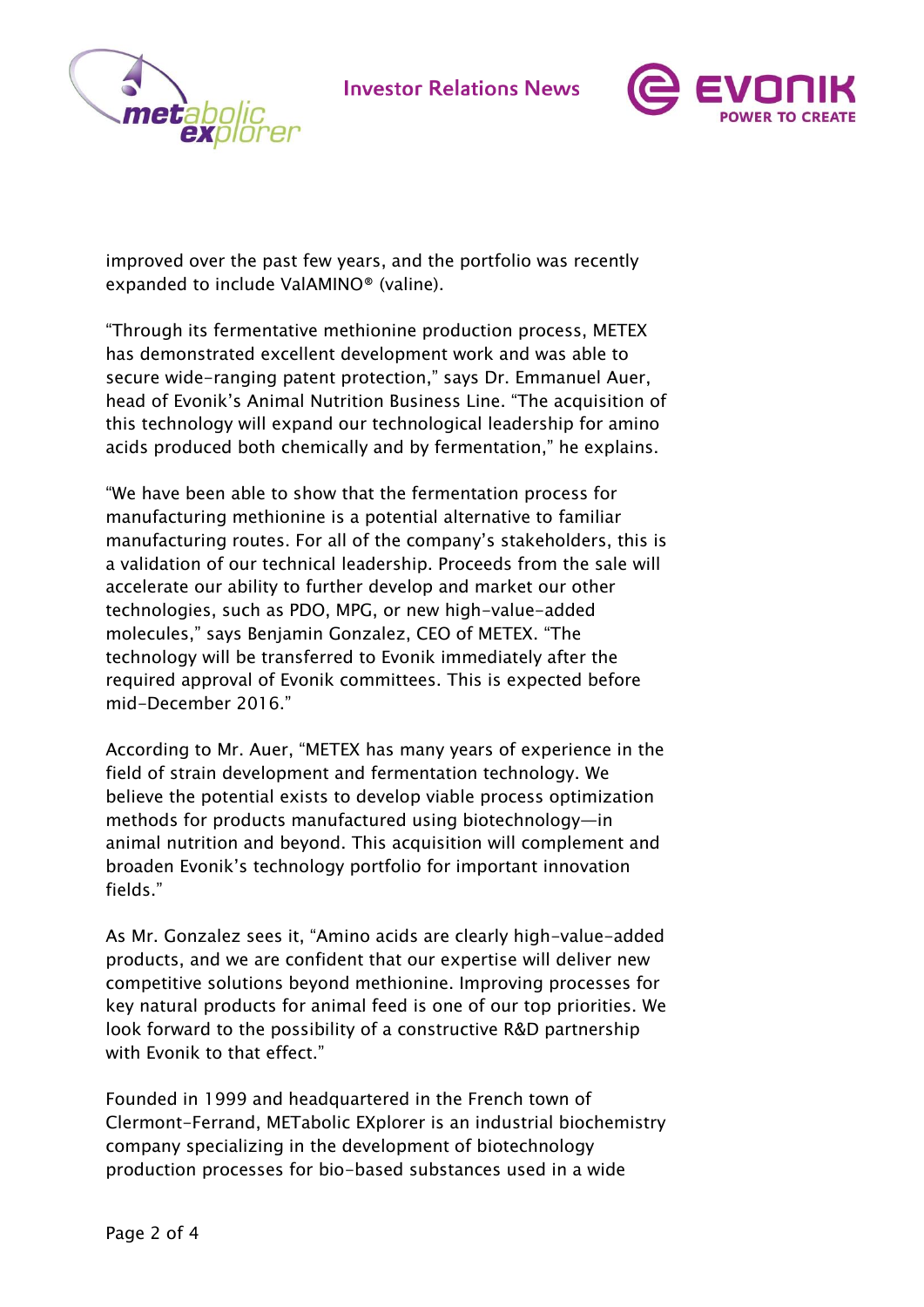





variety of everyday products such as textile fibers and feed additives. In the future, METEX will sharpen its focus on developing environmentally safe production processes for the consumer goods industry, thus catering to consumers' expectations of sustainable production processes.

With more than 60 years of experience in the production of essential amino acids, Evonik offers solutions for efficient and sustainable animal nutrition to customers in more than a hundred countries around the world. By extending its product range beyond amino acids to include innovative feed additives, Evonik plans to contribute even further to the efficiency of animal feed and to create additional value for its customers. Evonik products and services in the area of animal nutrition play a key role globally in healthy and affordable feed production that conserves natural resources and reduces the carbon footprint.

# Company information

Evonik, the creative industrial group from Germany, is one of the world leaders in specialty chemicals. Profitable growth and a sustained increase in the value of the company form the heart of Evonik's corporate strategy. Its activities focus on the key megatrends health, nutrition, resource efficiency and globalization. Evonik benefits specifically from its innovative prowess and integrated technology platforms.

Evonik is active in over 100 countries around the world. In fiscal 2015 more than 33,500 employees generated sales of around €13.5 billion and an operating profit (adjusted EBITDA) of about €2.47 billion.

# About Nutrition & Care

The Nutrition & Care Segment is led by Evonik Nutrition & Care GmbH and contributes to fulfilling basic human needs. That includes applications for everyday consumer goods as well as animal nutrition and health care. The segment employed about 7,000 employees, and generated sales of around €4.9 billion in fiscal 2015.